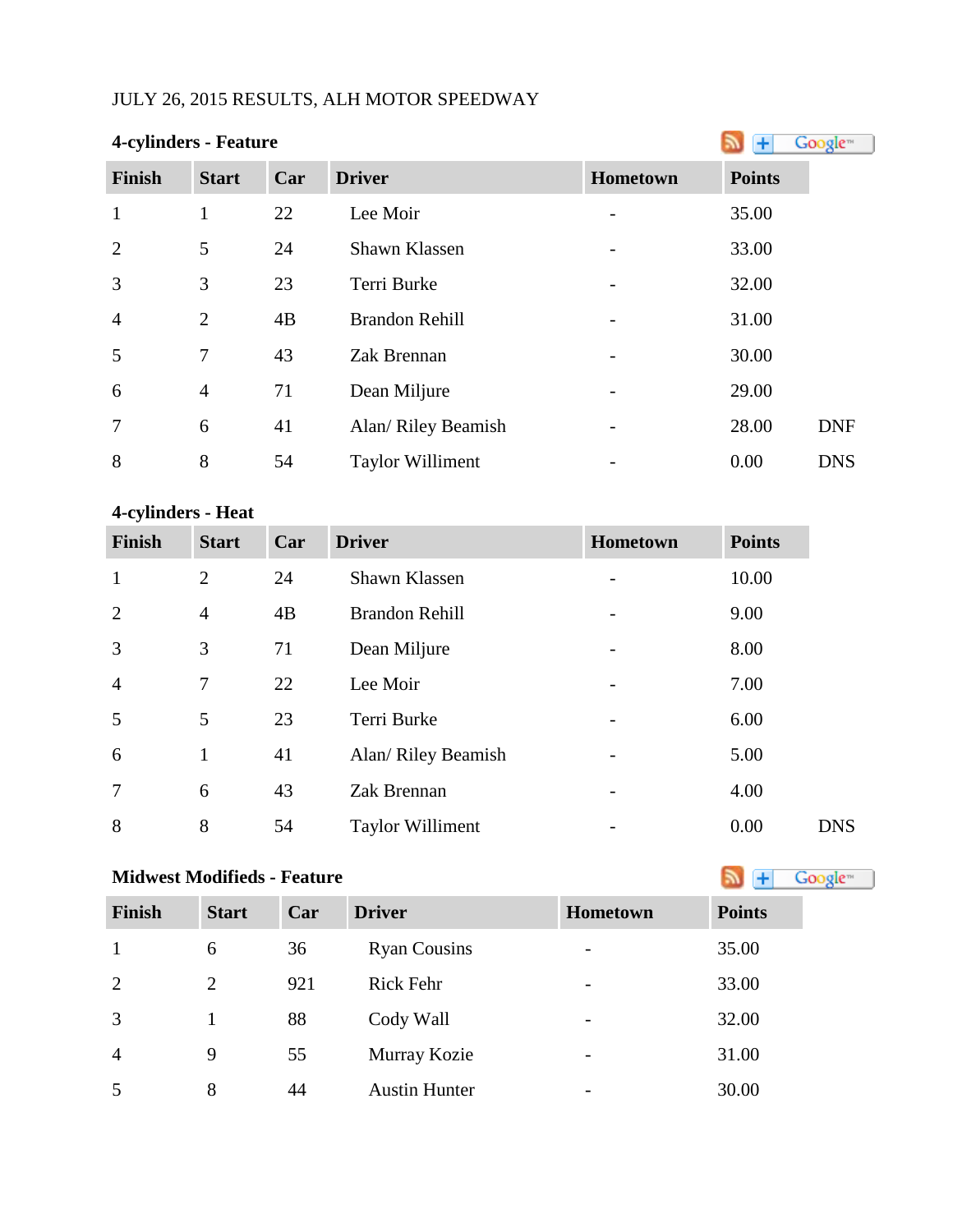| 6              | 5              | 12 | <b>Tony Caissie</b>  |   | 29.00 |            |
|----------------|----------------|----|----------------------|---|-------|------------|
| $\overline{7}$ | $\overline{4}$ | 54 | <b>Brodie Dobson</b> |   | 28.00 |            |
| 8              | 3              | 95 | <b>Ted Doell</b>     | - | 27.00 |            |
| 9              | 10             | 42 | Rob Penner           |   | 26.00 |            |
| 10             | 7              | 18 | Gary Unrau           |   | 25.00 |            |
| 11             | 11             | 47 | Erich Frey           | - | 24.00 |            |
| 12             | 13             | 37 | Roger Boisjoli       |   | 23.00 | <b>DNF</b> |
| 13             | 12             | 4B | Dave Kuzenko         |   | 22.00 | <b>DNF</b> |

#### **Midwest Modifieds - Heat 2**

| <b>Finish</b>  | <b>Start</b>   | Car | <b>Driver</b>        | <b>Hometown</b>          | <b>Points</b> |
|----------------|----------------|-----|----------------------|--------------------------|---------------|
| 1              | 2              | 921 | <b>Rick Fehr</b>     | $\overline{\phantom{0}}$ | 10.00         |
| 2              | 6              | 36  | <b>Ryan Cousins</b>  | $\overline{\phantom{a}}$ | 9.00          |
| 3              | $\overline{4}$ | 54  | <b>Brodie Dobson</b> | $\overline{\phantom{0}}$ | 8.00          |
| $\overline{4}$ | 5              | 44  | <b>Austin Hunter</b> | $\overline{\phantom{0}}$ | 7.00          |
| 5              | 3              | 42  | Rob Penner           | $\overline{\phantom{0}}$ | 6.00          |
| 6              |                | 4B  | Dave Kuzenko         | $\overline{\phantom{a}}$ | 5.00          |

#### **Midwest Modifieds - Heat 1**

| <b>Finish</b>  | <b>Start</b>   | Car | <b>Driver</b>    | <b>Hometown</b>          | <b>Points</b> |
|----------------|----------------|-----|------------------|--------------------------|---------------|
| $\mathbf{1}$   | 1              | 18  | Gary Unrau       |                          | 10.00         |
| 2              | $\overline{4}$ | 95  | <b>Ted Doell</b> |                          | 9.00          |
| 3              | 6              | 88  | Cody Wall        | $\overline{\phantom{0}}$ | 8.00          |
| $\overline{4}$ | 5              | 12  | Tony Caissie     |                          | 7.00          |
| 5              | 3              | 55  | Murray Kozie     |                          | 6.00          |
| 6              | $\overline{2}$ | 47  | Erich Frey       | $\overline{\phantom{0}}$ | 5.00          |
|                | 7              | 37  | Roger Boisjoli   |                          | 4.00          |

## **Modifieds - Feature**

| Finish | <b>Start</b> | Car | <b>Driver</b> | Hometown                 | <b>Points</b> |
|--------|--------------|-----|---------------|--------------------------|---------------|
|        |              |     | Joey Galloway | $\overline{\phantom{0}}$ | 35.00         |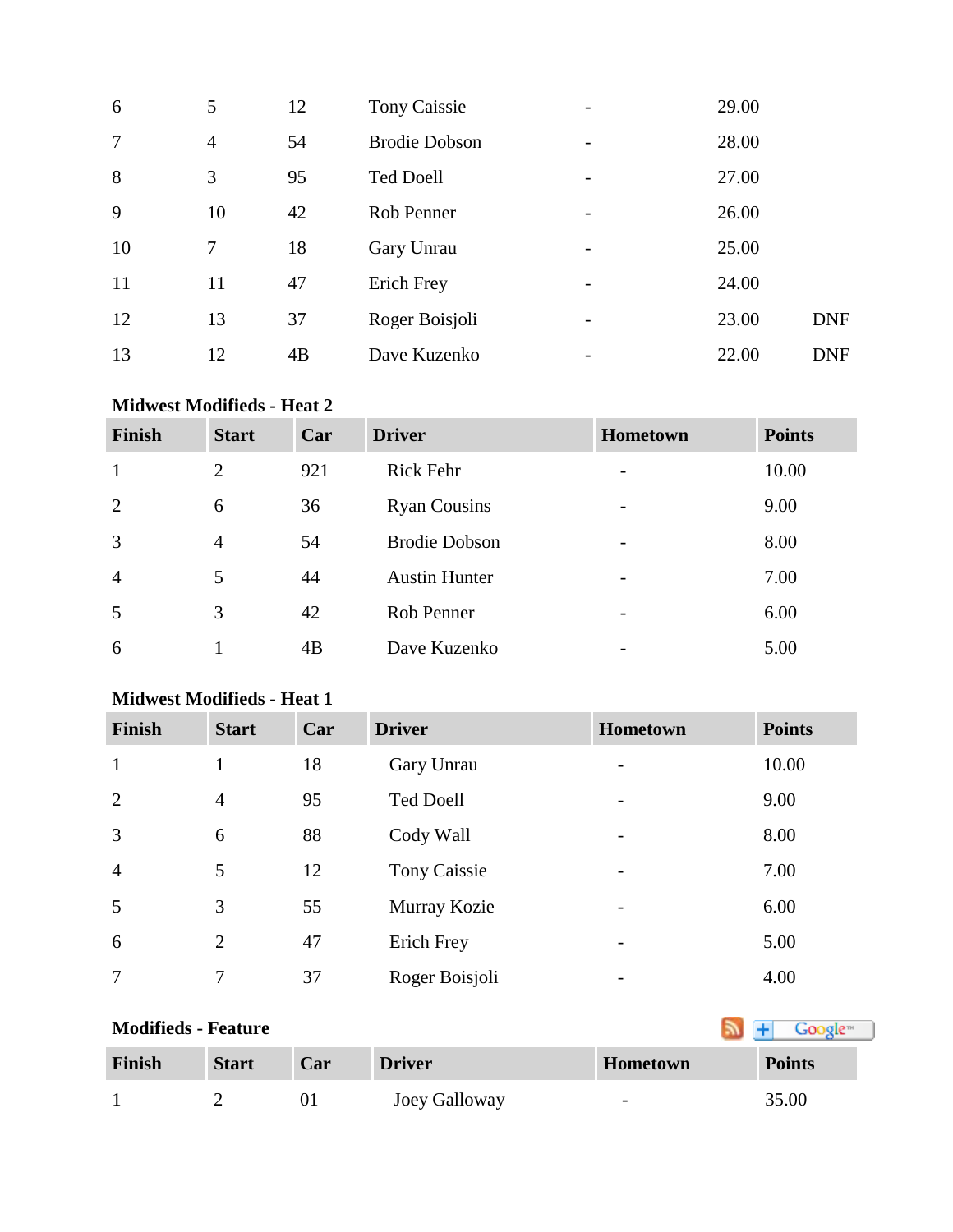| $\overline{2}$ | 4 | 10W            | Ward Imrie            | $\overline{\phantom{a}}$ | 33.00 |
|----------------|---|----------------|-----------------------|--------------------------|-------|
| 3              |   | 5              | <b>Scott Greer</b>    | $\overline{\phantom{a}}$ | 32.00 |
| $\overline{4}$ | 5 | 99             | Jett Big Eagle        | $\overline{\phantom{a}}$ | 31.00 |
| 5              | 8 | 1 <sub>J</sub> | <b>Jeff Pritchard</b> | $\overline{\phantom{a}}$ | 30.00 |
| 6              |   | P48            | <b>Jesse Pederson</b> | $\overline{\phantom{a}}$ | 29.00 |
| 7              | 3 | 48             | Jerome Guyot          | $\overline{\phantom{a}}$ | 28.00 |
| 8              | 6 | 24             | James Wall            |                          | 27.00 |

#### **Modifieds - Heat**

| <b>Finish</b>  | <b>Start</b>   | Car            | <b>Driver</b>         | Hometown | <b>Points</b> |
|----------------|----------------|----------------|-----------------------|----------|---------------|
| $\mathbf{1}$   | 2              | 5              | <b>Scott Greer</b>    |          | 10.00         |
| 2              | $\mathbf{1}$   | 01             | Joey Galloway         |          | 9.00          |
| 3              | 8              | 10W            | Ward Imrie            |          | 8.00          |
| $\overline{4}$ | $\tau$         | 99             | Jett Big Eagle        |          | 7.00          |
| 5              | 3              | 48             | Jerome Guyot          |          | 6.00          |
| 6              | 5              | 24             | James Wall            |          | 5.00          |
| $\overline{7}$ | $\overline{4}$ | P48            | <b>Jesse Pederson</b> |          | 4.00          |
| 8              | 6              | 1 <sub>J</sub> | Jeff Pritchard        |          | 3.00          |

## **PureStocks - Feature Algebra 2019 Constant 1 Constant 1 Constant 1 Constant 1 Constant 1 Constant 1 Constant 1 Constant 1 Constant 1 Constant 1 Constant 1 Constant 1 Constant 1 Constant 1**

| <b>Finish</b>  | <b>Start</b>   | Car | <b>Driver</b>                 | Hometown | <b>Points</b> |
|----------------|----------------|-----|-------------------------------|----------|---------------|
| $\mathbf{1}$   | 8              | 13S | Jamie Smith                   |          | 35.00         |
| 2              | 3              | 8   | Rod Wolfe                     |          | 33.00         |
| 3              | 7              | 26  | <b>Andrew Thomas</b>          |          | 32.00         |
| $\overline{4}$ | 10             | 25  | <b>Brad Wall</b>              |          | 31.00         |
| 5              | 6              | 2T  | Derek Pollock                 |          | 30.00         |
| 6              | 5              | 81  | Jeremy Anderson               |          | 29.00         |
| 7              | 9              | 6   | Nathan Klaassen               |          | 28.00         |
| 8              | $\overline{2}$ | 9   | Les Mcrae                     |          | 27.00         |
| 9              | 1              | 13  | Michael Wenham Jim Mulholland |          | 26.00         |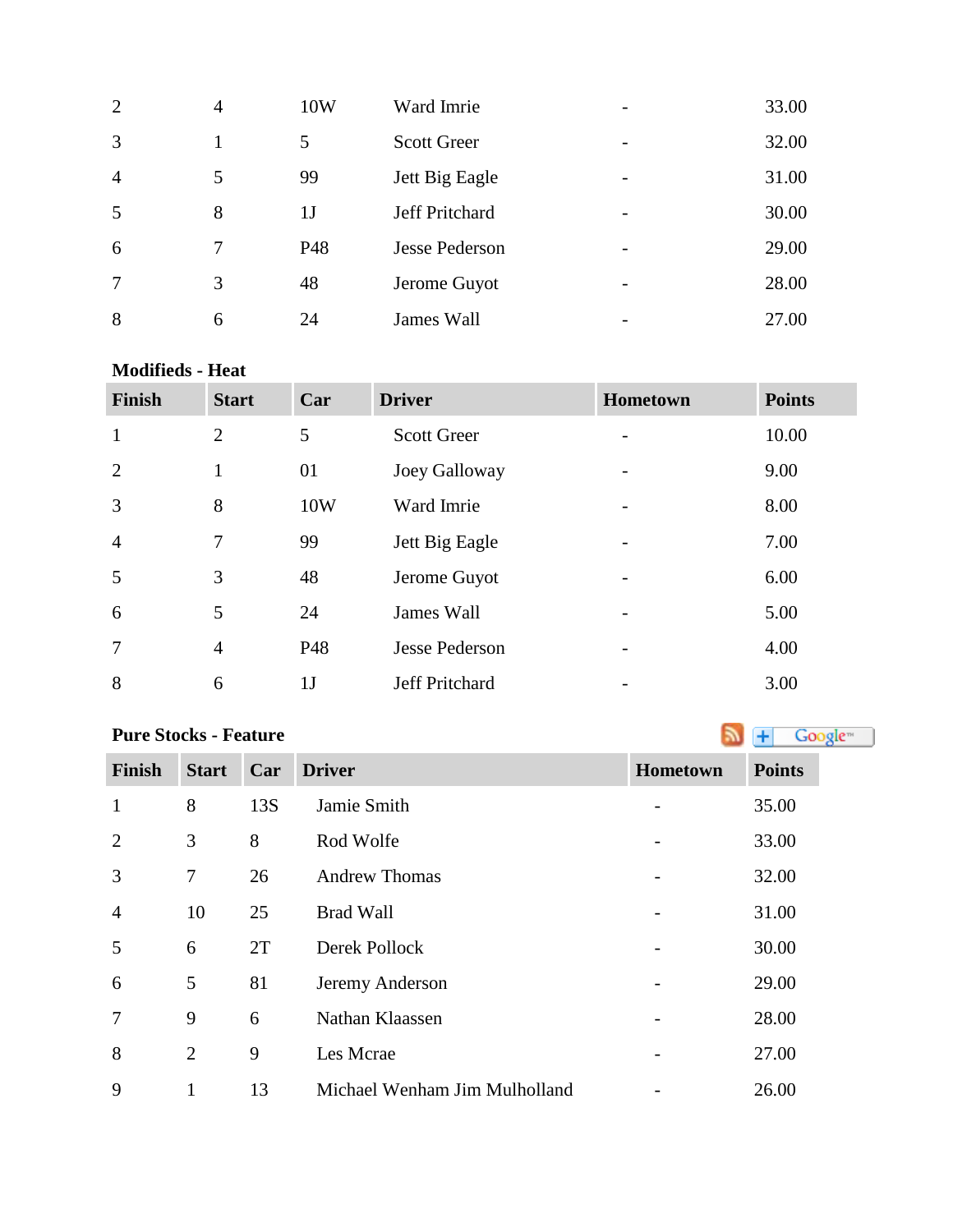| 10 | $\sim$ 4 | 37 | Steve Redman      | $\overline{\phantom{0}}$ | 25.00 | <b>DNF</b> |
|----|----------|----|-------------------|--------------------------|-------|------------|
| 11 | 12       | 86 | Sian Kroeker      | $\overline{\phantom{a}}$ | 24.00 | DNF        |
| 12 | 11       |    | 445 Mary Klaassen | $\overline{\phantom{0}}$ | 0.00  | <b>DNS</b> |

#### **Pure Stocks - Heat 2**

| <b>Finish</b>  | <b>Start</b>   | Car | <b>Driver</b>        | <b>Hometown</b> | <b>Points</b> |
|----------------|----------------|-----|----------------------|-----------------|---------------|
| -1             | $\overline{2}$ | 8   | Rod Wolfe            |                 | 10.00         |
| 2              | $\overline{4}$ | 26  | <b>Andrew Thomas</b> |                 | 9.00          |
| 3              | 5              | 2T  | Derek Pollock        |                 | 8.00          |
| $\overline{4}$ |                | 81  | Jeremy Anderson      |                 | 7.00          |
| 5              | 3              | 25  | <b>Brad Wall</b>     |                 | 6.00          |
| 6              | 6              | 86  | Sian Kroeker         |                 | 5.00          |

#### **Pure Stocks - Heat 1**

| <b>Finish</b>  | <b>Start</b>   | Car | <b>Driver</b>                 | <b>Hometown</b> | <b>Points</b> |
|----------------|----------------|-----|-------------------------------|-----------------|---------------|
|                | 6              | 13S | Jamie Smith                   |                 | 10.00         |
| 2              | 3              | 37  | <b>Steve Redman</b>           |                 | 9.00          |
| 3              | $\overline{4}$ | 9   | Les Mcrae                     |                 | 8.00          |
| $\overline{4}$ | 1              | 13  | Michael Wenham Jim Mulholland |                 | 7.00          |
| .5             | 5              | 6   | Nathan Klaassen               |                 | 6.00          |
| 6              | 2              | 445 | Mary Klaassen                 |                 | 5.00          |

## **StreetStock - Feature Street Stock - Feature**

| Finish         | <b>Start</b>   | Car            | <b>Driver</b>         | Hometown                     | <b>Points</b> |
|----------------|----------------|----------------|-----------------------|------------------------------|---------------|
| $\mathbf{1}$   | 7              | 39             | <b>Shawn Teunis</b>   |                              | 35.00         |
| $\overline{2}$ | $\mathbf{1}$   | 70             | Jesse Teunis          | $\overline{\phantom{a}}$     | 33.00         |
| 3              | 3              | 11SR           | Shawn Holden          | $\overline{\phantom{a}}$     | 32.00         |
| $\overline{4}$ | 6              | M80            | <b>Andrew Maxwell</b> | $\overline{\phantom{a}}$     | 31.00         |
| 5              | 8              | 2              | Derek Pollock         | $\qquad \qquad \blacksquare$ | 30.00         |
| 6              | $\overline{4}$ | 53             | <b>Billy Maruca</b>   | $\overline{\phantom{a}}$     | 29.00         |
| 7              | $\overline{2}$ | $\overline{4}$ | Doug Perrier          |                              | 28.00         |